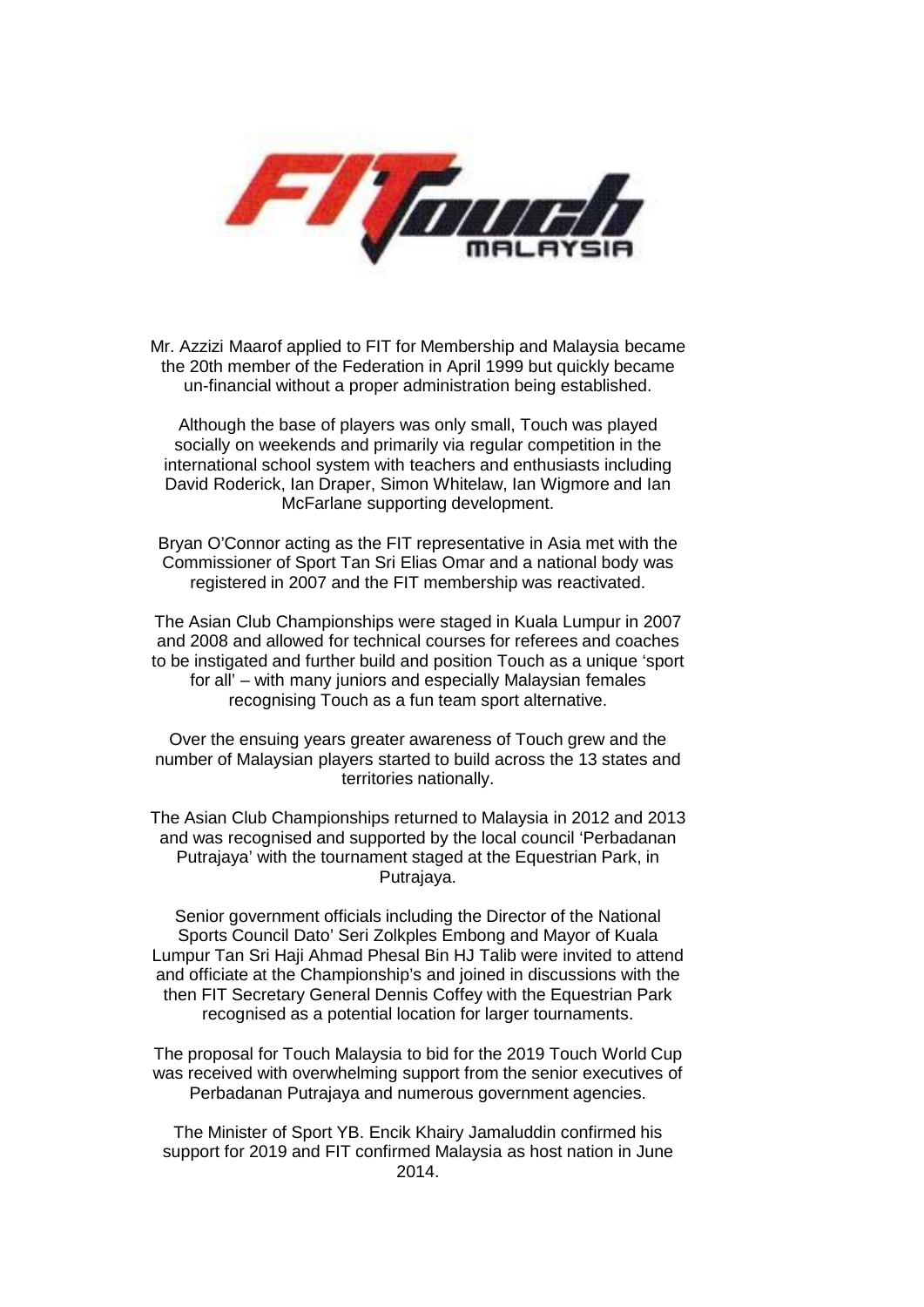Tan Sri Dato Seri (Dr) Aseh Bin Hj. Che Mat President of Perbadanan Putrajaya announced the successful bid and that the world championships would be staged in Putrajaya at a media launch in August 2014.

Malaysia competed for the first time at the World Cup in Coffs Harbour in 2015 with the Open Men's team registering a draw with Scotland and a win over Ireland.

Pictured below is a very proud 2015 World Cup Malaysia Open Men's team with FIT President Erick Acker.



If there are any errors or omissions then notify the Historian for the Federation of International Touch, Mr Peter Shefford at peter.shefford@internationaltouch.org



## **Cary Thompson**

**Touch Historian & Author FIT President 1991-2007**